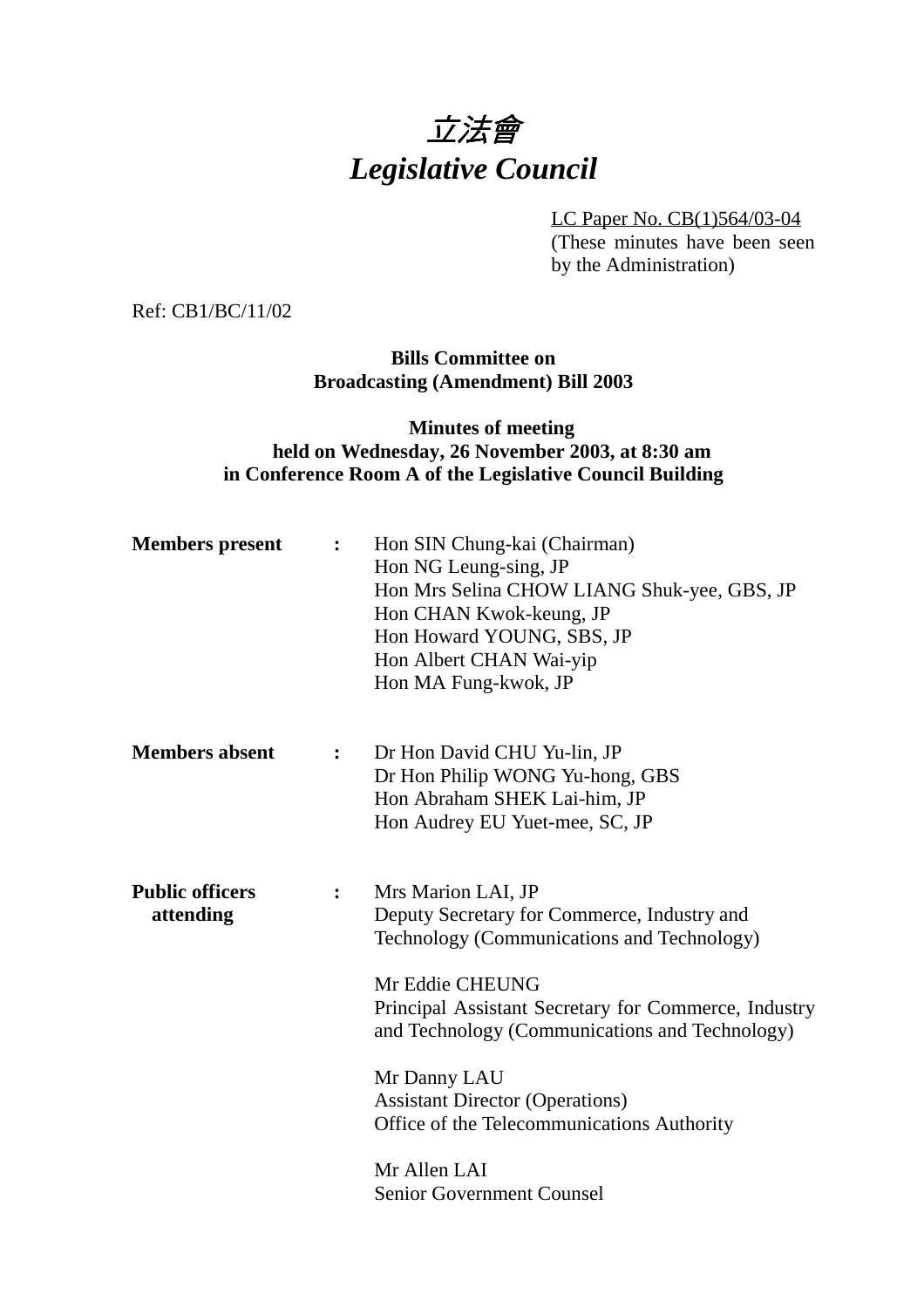| <b>Clerk in attendance</b> | $\ddot{\cdot}$       | Miss Polly YEUNG<br>Chief Assistant Secretary (1)3   |
|----------------------------|----------------------|------------------------------------------------------|
| <b>Staff in attendance</b> | $\ddot{\phantom{a}}$ | Miss Connie FUNG<br><b>Assistant Legal Adviser 3</b> |
|                            |                      | Ms Debbie YAU<br>Senior Assistant Secretary (1)1     |

#### Action

 $\overline{a}$ 

## **I Confirmation of minutes**

| LC Paper No. CB(1)331/03-04 | - Minutes of fourth meeting on |  |  |
|-----------------------------|--------------------------------|--|--|
|                             | 30 October 2003                |  |  |

The minutes of fourth meeting on 30 October 2003 were confirmed.

#### **II Meeting with the Administration**

| LC Paper No. $CB(3)602/02-03$      | - The Bill                     |    |
|------------------------------------|--------------------------------|----|
| LC Paper No. $CB(1)2070/02-03(01)$ | - Marked-up copy of the Bill   |    |
| LC Paper No. $CB(1)306/03-04(01)$  | - Administration's<br>response | to |

| $\epsilon$ . $\epsilon$ . $\epsilon$ . $\epsilon$ , $\epsilon$ , $\epsilon$ , $\epsilon$ , $\epsilon$ , $\epsilon$ , $\epsilon$ , $\epsilon$ , $\epsilon$ , $\epsilon$ , $\epsilon$ , $\epsilon$ , $\epsilon$ , $\epsilon$ , $\epsilon$ , $\epsilon$ , $\epsilon$ , $\epsilon$ , $\epsilon$ , $\epsilon$ , $\epsilon$ , $\epsilon$ , $\epsilon$ , $\epsilon$ , $\epsilon$ , $\epsilon$ , $\epsilon$ , $\epsilon$ , $\epsilon$ | $\frac{1}{2}$                   |  |  |
|-------------------------------------------------------------------------------------------------------------------------------------------------------------------------------------------------------------------------------------------------------------------------------------------------------------------------------------------------------------------------------------------------------------------------------|---------------------------------|--|--|
|                                                                                                                                                                                                                                                                                                                                                                                                                               | submissions from Hong Kong      |  |  |
|                                                                                                                                                                                                                                                                                                                                                                                                                               | Cable Television Limited and    |  |  |
|                                                                                                                                                                                                                                                                                                                                                                                                                               | Nagravision SA on inadequacy of |  |  |
|                                                                                                                                                                                                                                                                                                                                                                                                                               | technology-only approach to pay |  |  |
|                                                                                                                                                                                                                                                                                                                                                                                                                               | TV piracy                       |  |  |
|                                                                                                                                                                                                                                                                                                                                                                                                                               |                                 |  |  |

LC Paper No. CB(1)375/03-04(01) - Administration's response to issues raised at the meeting on 30 October 2003

2. The Bills Committee deliberated (Index of proceedings attached at Appendix)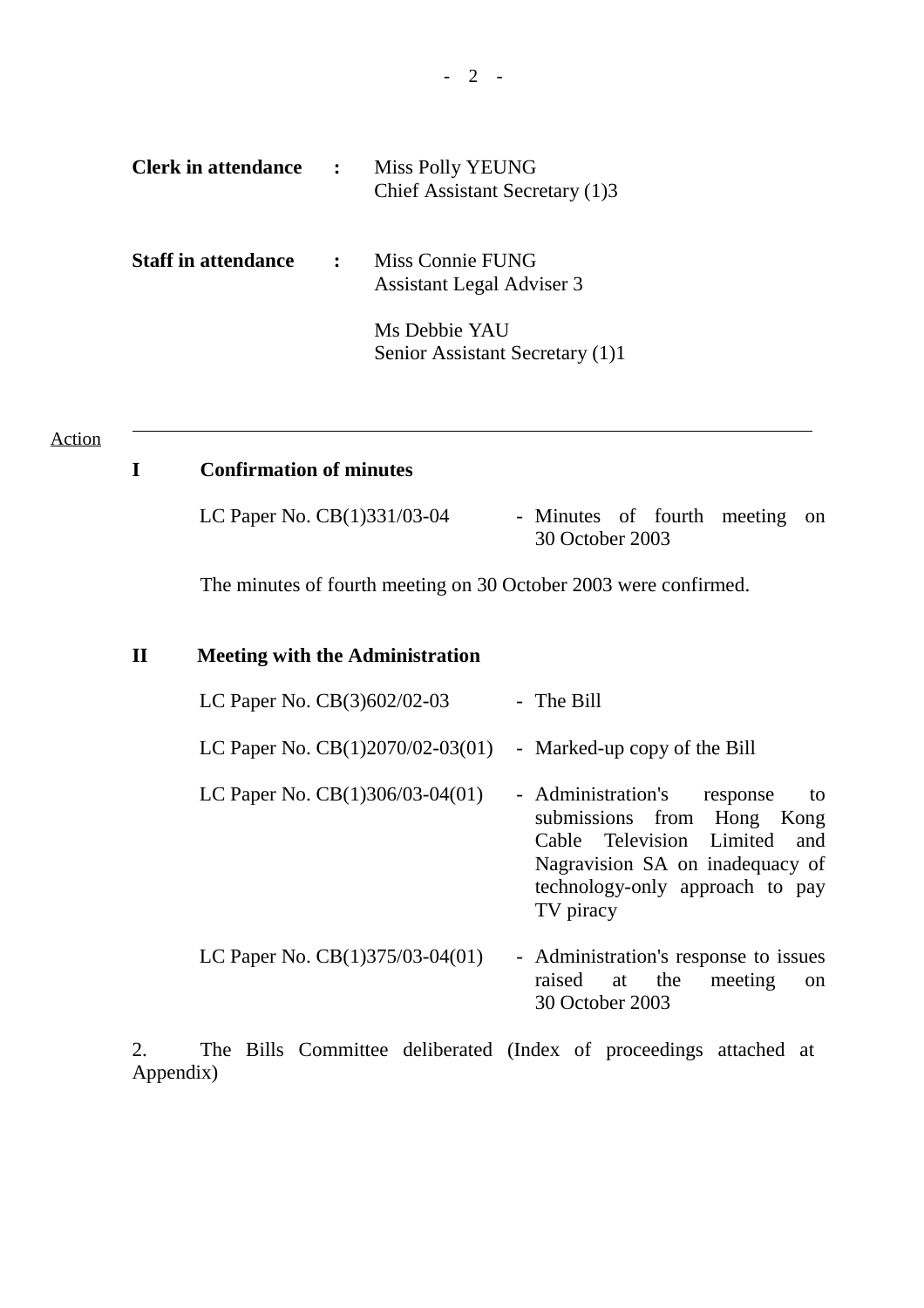3. On whether domestic pirated viewing should be criminalized, members agreed that it might not be appropriate to take enforcement action against domestic end-users as such action might risk being intrusive. However, they considered that the Government should step up enforcement under existing legislation against the supply and import of unauthorized decoders. Furthermore, members suggested that to tackle the problem at the end-users' level, the Administration should explore other possible sanctions which were commensurate with the seriousness of domestic pirated viewing. Such options might include immediate confiscation of unauthorized decoders and the imposition of a fixed penalty for the possession/purchasing of unauthorized decoders.

# Issues which required follow-up actions/consideration by the Administration

4. Since the Administration would consider providing for criminal sanctions against domestic end-users should digitization fail to contain the problem of pirated viewing of pay TV programmes, the Chairman requested the Administration to provide the details of its legislative proposal assuming that such criminal sanctions were now warranted, including possible sanctions against the following acts:

(a) possession of unauthorized decoders;

(b) purchasing unauthorized decoders at points of sale; and

(c) bringing unauthorized decoders into Hong Kong.

5. The Chairman requested the Administration to provide the required information well in advance of the next meeting so that individual members of the Bills Committee would have the opportunity to consult, where appropriate, their affiliated party/group on the proposed options and would be able to state their stance, if any, at the next meeting.

6. At the Chairman's request, the Assistant Legal Adviser 3 would provide an information note outlining possible options to deal with the problem of domestic pirated viewing with reference to paragraph 4(a) to (c) above.

## Date of next meeting

7. Members agreed that the sixth meeting of the Bills Committee would be held on 6 January 2004 at 4:30 pm.

8. Members also agreed to commence clause-by-clause examination of the Bill after the Committee had completed deliberation on the policy aspects of the Bill.

9. The Chairman advised that individual members who would like to propose Committee Stage Amendments (CSAs) to the Bill should provide them early so that the Bills Committee could have ample time to consider them.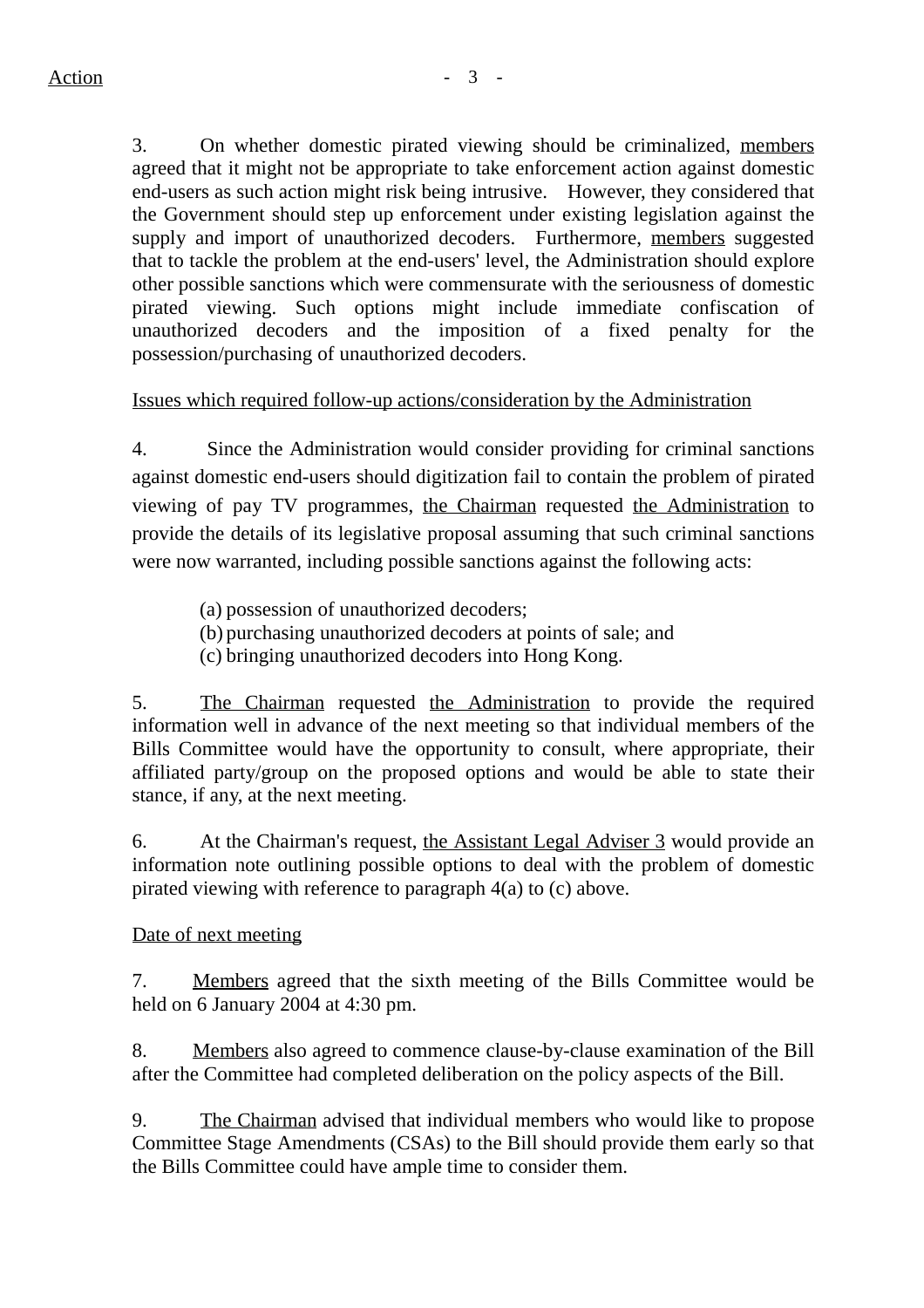# **III Any other business**

10. There being no other business, the meeting ended at 9:45 am.

Council Business Division 1 Legislative Council Secretariat 12 December 2003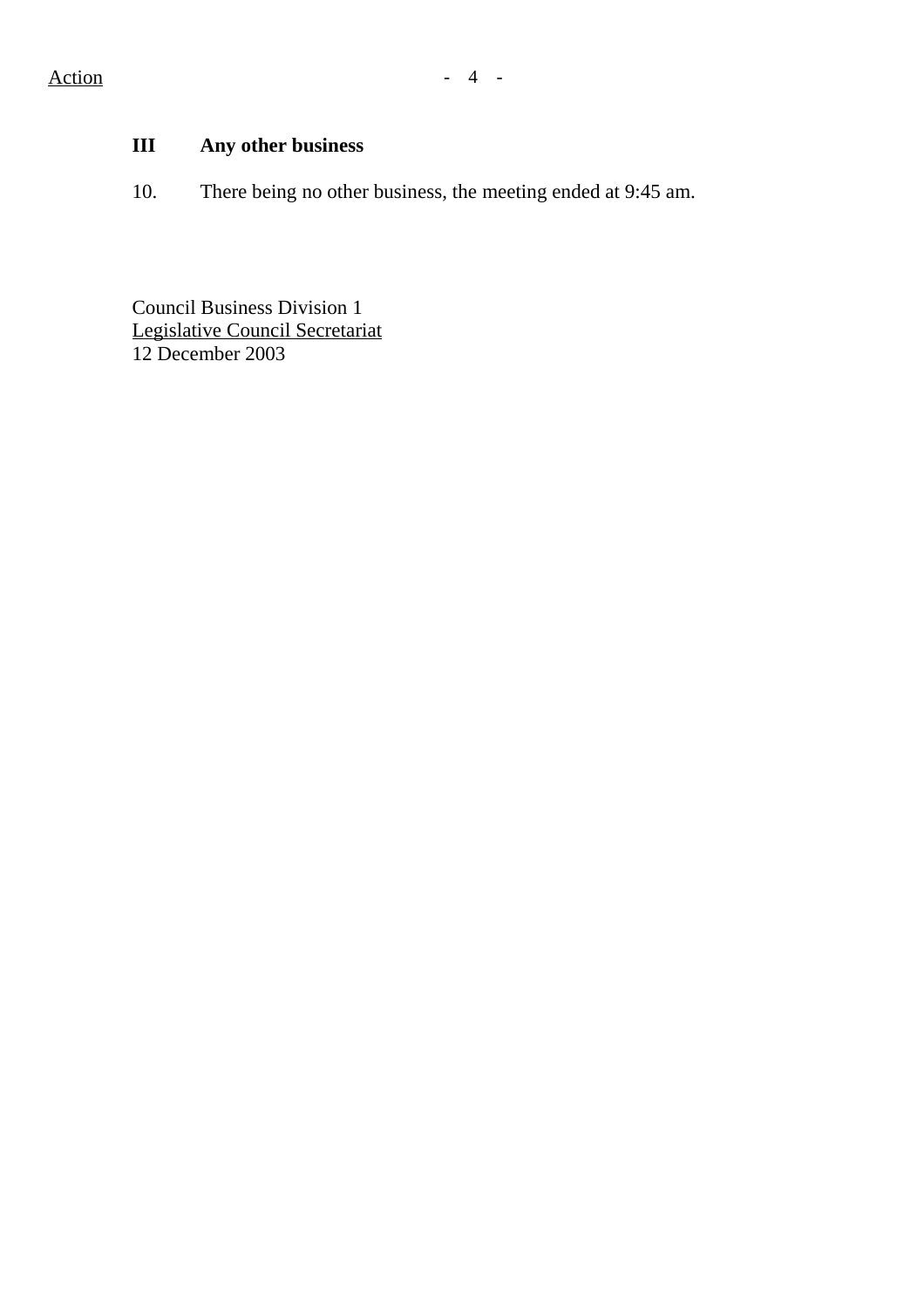#### **Proceedings of the meeting of the Bills Committee on Broadcasting (Amendment) Bill 2003 on Wednesday, 26 November 2003, at 8:30 am in Conference Room A of the Legislative Council Building**

| <b>Time</b>      | <b>Speaker</b><br>Subject(s)                                                                |                                                                                                                                                                                                                                                                                                                                                                                                                                                                                                                                                                                                                                                                                                                                                                                                                                                                   | <b>Action</b>   |
|------------------|---------------------------------------------------------------------------------------------|-------------------------------------------------------------------------------------------------------------------------------------------------------------------------------------------------------------------------------------------------------------------------------------------------------------------------------------------------------------------------------------------------------------------------------------------------------------------------------------------------------------------------------------------------------------------------------------------------------------------------------------------------------------------------------------------------------------------------------------------------------------------------------------------------------------------------------------------------------------------|-----------------|
| <b>Marker</b>    |                                                                                             |                                                                                                                                                                                                                                                                                                                                                                                                                                                                                                                                                                                                                                                                                                                                                                                                                                                                   | <b>Required</b> |
| 000000<br>000058 | Chairman                                                                                    | Introductory remarks and confirmation<br>of<br>minutes of meeting on 30 October 2003.                                                                                                                                                                                                                                                                                                                                                                                                                                                                                                                                                                                                                                                                                                                                                                             |                 |
| 000059           | Chairman                                                                                    | Administration's<br>(a) Members<br>the<br>noted                                                                                                                                                                                                                                                                                                                                                                                                                                                                                                                                                                                                                                                                                                                                                                                                                   |                 |
| 000854           | Mrs Selina CHOW<br>Mr Howard YOUNG<br>The Administration                                    | response to submissions from Hong Kong<br>Cable Television Limited and Nagravision<br>SA on inadequacy of technology-only<br>approach to pay TV piracy $(CB(1)306/03$ -<br>$04(01)$ ).<br>(b) Efficacy of enforcement actions taken<br>against the supply of unauthorized decoders<br>existing section<br>6(1)<br>under<br>of<br>the<br>Broadcasting Ordinance (Cap 562).<br>the<br>(c) According<br>Administration,<br>to<br>digitization was viable in tackling the<br>of pay TV<br>problem<br>piracy since<br>unauthorized decoders confiscated so far<br>could only decode encrypted signals of<br>analogue transmission.                                                                                                                                                                                                                                     |                 |
| 000855<br>002056 | Chairman<br>The Administration                                                              | The Administration introduced its response to<br>issues raised at the meeting on 30 October 2003<br>$(CB(1)375/03-04(01)).$                                                                                                                                                                                                                                                                                                                                                                                                                                                                                                                                                                                                                                                                                                                                       |                 |
| 002057<br>003954 | Chairman<br>Mrs Selina CHOW<br>The Administration<br>Assistant<br>Legal<br>Adviser 3 (ALA3) | (a) The possibility of confiscating unauthorized<br>decoders, having regard to the power to<br>confiscate infringing copyright products or<br>endangered<br>species<br>under<br>existing<br>legislation.<br>(b) Whether the criminal punishment<br>of<br>imposing a fixed penalty or immediate<br>confiscation of unauthorized decoders was<br>proportionate<br>to the<br>criminality<br><sub>of</sub><br>purchasing or possessing an authorized<br>decoder for non-commercial purposes.<br>(c) Sanction against purchasers of unauthorized<br>decoders at points of sale.<br>(d) Factors to be considered if mere possession<br>unauthorized<br>decoders<br>of<br>for<br>non-<br>commercial use was to be made a strict<br>liability offence punishable by a fixed<br>penalty:<br>(i) Whether it could be proved beyond<br>reasonable doubt on-the-spot that the |                 |